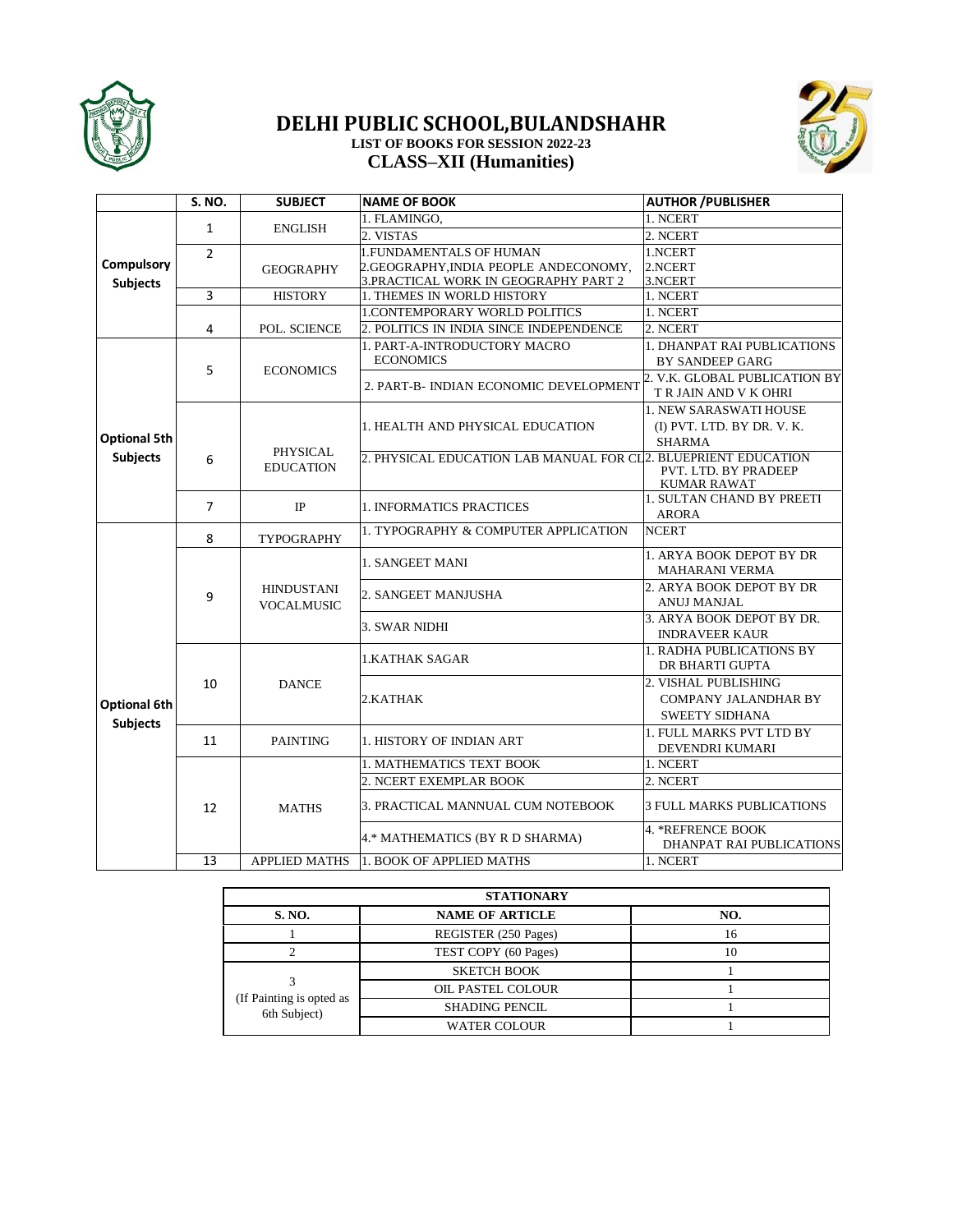

## **DELHI PUBLIC SCHOOL,BULANDSHAHR LIST OF BOOKS FOR SESSION 2022-23 CLASS–XII (Non Medical)**



|                                  | <b>S. NO.</b>                                            | <b>SUBJECT</b>                                                      | <b>NAME OF BOOK</b>                                                           | <b>AUTHOR/PUBLISHER</b>                                                            |  |  |
|----------------------------------|----------------------------------------------------------|---------------------------------------------------------------------|-------------------------------------------------------------------------------|------------------------------------------------------------------------------------|--|--|
|                                  | $\mathbf{1}$                                             | <b>ENGLISH</b>                                                      | 1. FLAMINGO.                                                                  | 1. NCERT                                                                           |  |  |
|                                  |                                                          |                                                                     | 2. VISTAS                                                                     | 2. NCERT                                                                           |  |  |
|                                  |                                                          |                                                                     | 1. MATHEMATICS TEXT BOOK                                                      | 1. NCERT                                                                           |  |  |
|                                  |                                                          |                                                                     | 2. NCERT EXEMPLAR BOOK                                                        | 2. NCERT                                                                           |  |  |
|                                  | 2                                                        | <b>MATHS</b>                                                        | 3. PRACTICAL MANNUAL CUM<br><b>NOTEBOOK</b>                                   | 3. FULL MARKS PUBLICATIONS                                                         |  |  |
|                                  |                                                          |                                                                     | <b>4.* MATHEMATICS</b><br>(BY R D SHARMA)                                     | <b>4. *REFRENCE BOOK - DHANPAT</b><br><b>RAI PUBLICATIONS</b>                      |  |  |
|                                  |                                                          |                                                                     | 1. PHYSICS (PART I AND II)                                                    | 1. NCERT                                                                           |  |  |
| <b>Compulsory</b>                |                                                          |                                                                     | 2. PHYSICS EXEMPLAR                                                           | 2. NCERT                                                                           |  |  |
| <b>Subjects</b>                  | 3                                                        | <b>PHYSICS</b>                                                      | 3. PHYSICS PRACTICAL MANUAL 3. FULL MARKS PUBLICATIONS<br><b>CUM NOTEBOOK</b> |                                                                                    |  |  |
|                                  |                                                          |                                                                     | <b>4. REFRENCE BOOK NEW</b><br>SIMPLIFIED PHYSICS (PART I<br>&II)             | 4. *REFRENCE BOOK- DHANPAT<br><b>RAI PUBLICATION</b><br>BY S.L. ARORA              |  |  |
|                                  |                                                          |                                                                     | 1. CHEMISTRY PART I &II                                                       | 1. NCERT                                                                           |  |  |
|                                  |                                                          |                                                                     | 2. CHEMISTRY EXEMPLAR                                                         | 2. NCERT                                                                           |  |  |
|                                  | $\overline{4}$                                           | <b>CHEMISTRY</b>                                                    | 3. PRACTICAL MANNUAL CUM<br><b>NOTEBOOK</b>                                   | <b>3. FULL MARKS PUBLICATIONS</b>                                                  |  |  |
|                                  |                                                          |                                                                     | 4. * PRADEEP'S CHEMISTRY VOL.I<br>$&$ II                                      | 4. *REFRENCE BOOK - PRADEEP<br>PUBLICATIONS BY DR. S N<br>DHAWAN & DR.SC KHETERPAL |  |  |
|                                  | 5                                                        | <b>COMPUTER</b>                                                     | 1. GETTING STARTED WITH                                                       | 1. DHANPAT RAI PUBLICATION BY                                                      |  |  |
|                                  |                                                          | <b>SCIENCE</b><br><b>PYTHON</b><br><b>SUMITA ARORA</b><br><b>OR</b> |                                                                               |                                                                                    |  |  |
|                                  | 1. HEALTH AND PHYSICAL<br>1. NEW SARASWATI HOUSE (INDIA) |                                                                     |                                                                               |                                                                                    |  |  |
| <b>Optional Subject</b><br>(5th) |                                                          |                                                                     | <b>EDUCATION</b>                                                              | PVT. LTD. BY DR V K SHARMA                                                         |  |  |
|                                  | 6                                                        | <b>PHYSICAL</b><br><b>EDUCATION</b>                                 | 2. PHYSICAL EDUCATION<br><b>LAB MANUAL FOR CLASS</b>                          | 2. BLUEPRIENT EDUCATION<br>(A DIVISION OF CHITRA                                   |  |  |
|                                  |                                                          |                                                                     | XI & XII                                                                      | PRAKASHAN) PVT. LTD. BY<br>PRADEEP KUMAR RAWAT                                     |  |  |
|                                  | $\overline{7}$                                           | <b>HINDUSTANI</b>                                                   | 1. SANGEET MANJUSHA                                                           | 1. SANGEET MANJUSHA-NEW<br>SARASWATI HOUSE BY<br><b>ANJUMUNJAL</b>                 |  |  |
|                                  |                                                          |                                                                     | VOCAL MUSIC 2. SWAR NIDHI                                                     | 2. ARYA BOOK DEPOT BY INDERBIR<br><b>KAUR</b>                                      |  |  |
| <b>Optional Subject</b>          |                                                          | <b>OR</b>                                                           |                                                                               |                                                                                    |  |  |
| (6th)                            | 8                                                        | <b>PAINTING</b>                                                     | 1. HISTORY OF INDIAN ART                                                      | 1. NCERT                                                                           |  |  |
|                                  |                                                          |                                                                     | <b>OR</b>                                                                     |                                                                                    |  |  |
|                                  | 9                                                        | <b>DANCE</b>                                                        | <b>1.KATHAK SAGAR</b>                                                         | 1. RADHA PUBLICATIONS BY DR<br><b>BHARTI GUPTA</b>                                 |  |  |
|                                  |                                                          |                                                                     | 2.KATHAK                                                                      | 1. VISHAL PUBLISHING COMPANY<br><b>JALANDHAR BY SWEETY SIDHANA</b>                 |  |  |

| <b>STATIONARY</b> |                          |     |  |  |
|-------------------|--------------------------|-----|--|--|
| <b>S. NO.</b>     | <b>NAME OF ARTICLE</b>   | NO. |  |  |
|                   | REGISTER (250 Pages)     | 16  |  |  |
|                   | TEST COPY (60 Pages)     | 10  |  |  |
|                   | <b>SKETCH BOOK</b>       |     |  |  |
| (If Painting is   | <b>OIL PASTEL COLOUR</b> |     |  |  |
| opted as 6th      | <b>SHADING PENCIL</b>    |     |  |  |
| Subject)          | <b>WATER COLOUR</b>      |     |  |  |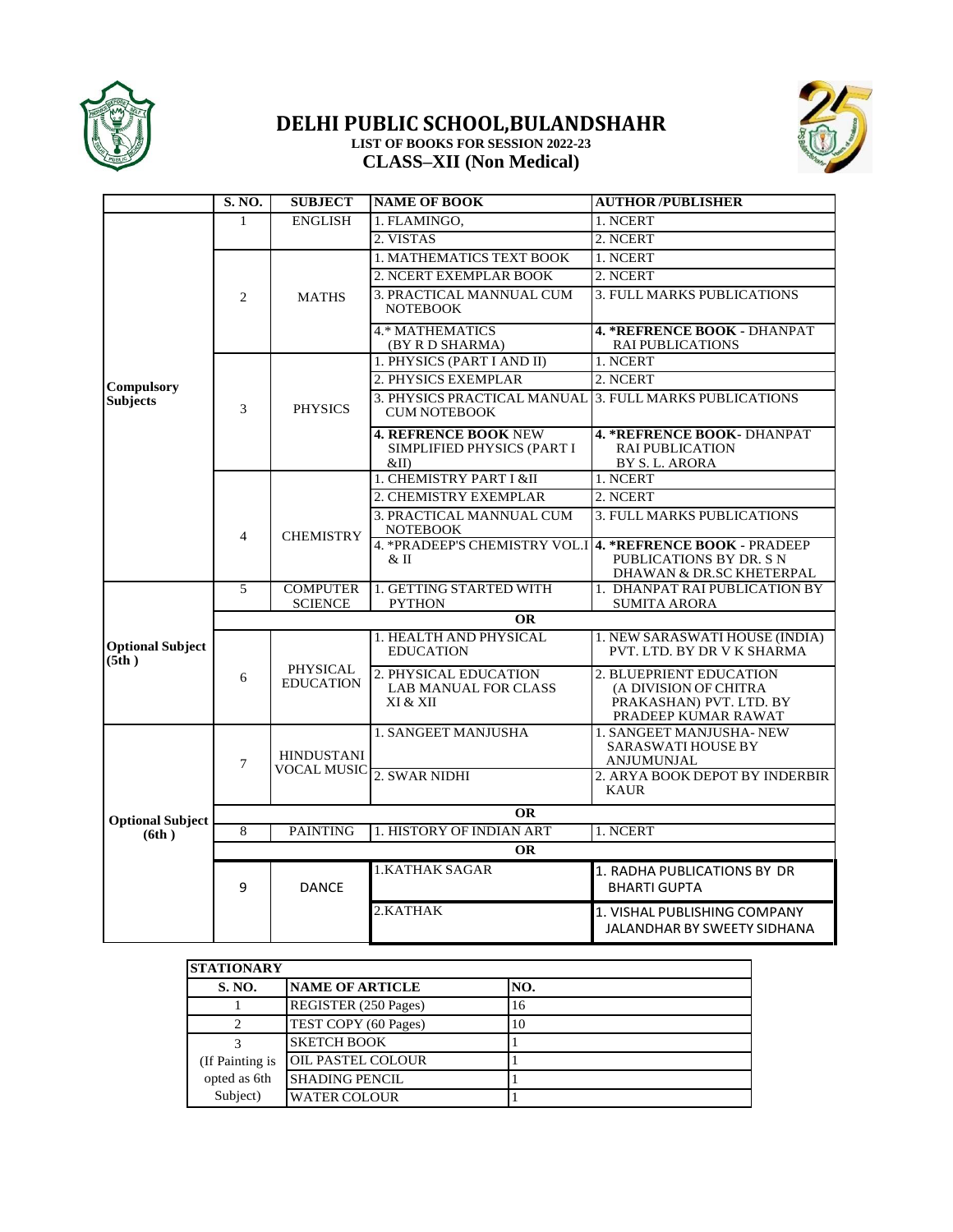

## **DELHI PUBLIC SCHOOL,BULANDSHAHR LIST OF BOOKS FOR SESSION 2022-23 CLASS–XII (Medical)**



|                     | S. NO.         | <b>SUBJECT</b>                          | <b>NAME OF BOOK</b>                                | <b>AUTHOR/PUBLISHER</b>                                                                         |
|---------------------|----------------|-----------------------------------------|----------------------------------------------------|-------------------------------------------------------------------------------------------------|
|                     | $\mathbf{1}$   | <b>ENGLISH</b>                          | 1. FLAMINGO,                                       | 1. NCERT                                                                                        |
|                     |                |                                         | 2. VISTAS                                          | 2. NCERT                                                                                        |
|                     |                |                                         | 1. PHYSICS (PART I AND II)                         | 1. NCERT                                                                                        |
|                     |                |                                         | 2. PHYSICS EXEMPLAR                                | 2. NCERT                                                                                        |
|                     | $\overline{2}$ | <b>PHYSICS</b>                          | 3. PHYSICS PRACTICAL MANUAL<br><b>CUM NOTEBOOK</b> | <b>3. FULL MARKS PUBLICATIONS</b>                                                               |
|                     |                |                                         | <b>4. NEW SIMPLIFIED PHYSICS</b><br>(PARTI &II)    | <b>4. *REFRENCE BOOK - DHANPAT RAI</b><br>PUBLICATION BY S. L.ARORA                             |
|                     |                |                                         | 1. CHEMISTRY PART I &II                            | 1. NCERT                                                                                        |
|                     |                |                                         | 2. CHEMISTRY EXEMPLAR                              | 2. NCERT                                                                                        |
| <b>Compulsory</b>   | 3              | <b>CHEMISTRY</b>                        | 3. PRACTICAL MANNUAL CUM<br><b>NOTEBOOK</b>        | 3. FULL MARKS PUBLICATIONS                                                                      |
| <b>Subjects</b>     |                |                                         | <b>4. * PRADEEP'S CHEMISTRY</b><br>VOL.I&II        | 4. * REFRENCE BOOK- PRADEEP<br>PUBLICATIONS BY DR. S NDHAWAN AND<br>DR. S C KHETERPAL           |
|                     |                | <b>BIOLOGY</b>                          | 1.NCERTBIOLOGY.                                    | 1. NCERT                                                                                        |
|                     |                |                                         | <b>2.EXEMPLAR BIOLOGY</b>                          | 2. NCERT                                                                                        |
|                     |                |                                         | 3. BIOLOGY PRACTICAL MANUAL<br><b>CUM NOTEBOOK</b> | <b>3. FULL MARKS PUBLICATIONS</b>                                                               |
|                     | 4              |                                         | 4. * PRADEEP'S A TEXT BOOK OF<br><b>BIOLOGY</b>    | <b>4. *REFRENCE BOOK - PRADEEP</b><br>PUBLICATION PVT. LTDH. N.<br>SRIVASTAVA.                  |
|                     |                | <b>PHYSICAL</b>                         | 1. HEALTH AND PHYSICAL<br><b>EDUCATION</b>         | 1. NEW SARASWATI HOUSE (INDIA) PVT.<br>LTD. BY DR V K SHARMA                                    |
|                     | 5              | <b>EDUCATION</b>                        | 2. PHYSICAL EDUCATION LAB<br>MANUAL (XI & XII)     | 2. BLUEPRIENT EDUCATION (A DIVISION OF<br>CHITRA PRAKASHAN) PVT. LTD.<br>BY PRADEEP KUMAR RAWAT |
|                     |                |                                         | <b>OR</b>                                          |                                                                                                 |
| <b>Optional 5th</b> |                |                                         | 1. MATHEMATICS TEXT BOOK                           | 1. NCERT                                                                                        |
| Subject             |                |                                         | 2. NCERT EXEMPLAR BOOK                             | 2. NCERT                                                                                        |
|                     | 6              | <b>MATHS</b>                            | 3. PRACTICAL MANNUAL CUM<br><b>NOTEBOOK</b>        | 3. FULL MARKS PUBLICATIONS                                                                      |
|                     |                |                                         | 4.* MATHEMATICS<br>(BY R D SHARMA)                 | 4. *REFRENCE BOOK- DHANPAT RAI<br><b>PUBLICATIONS</b>                                           |
|                     |                |                                         | <b>OR</b>                                          |                                                                                                 |
|                     |                | IP                                      | 1. INFORMATICS PRACTICES                           | 1. SULTAN CHAND BY PREETI ARORA                                                                 |
|                     | $\overline{7}$ | <b>HINDUSTANI</b><br><b>VOCAL MUSIC</b> | 1. SANGEET MANJUSHA                                | 1. SANGEET MANJUSHA- NEW SARASWATI<br>HOUSE By ANJU MUNJAL                                      |
|                     |                |                                         | 2. SWAR NIDHI                                      | 2. ARYA BOOK DEPOT BYINDERBIR KAUR                                                              |
|                     |                |                                         | <b>OR</b>                                          |                                                                                                 |
| Optional 6th        | 8              | <b>PAINTING</b>                         | 1. HISTORY OF INDIAN ART                           | 1. NCERT                                                                                        |
| Subject             |                |                                         | <b>OR</b>                                          |                                                                                                 |
|                     | 9              |                                         | <b>1.KATHAK SAGAR</b>                              | 1. RADHA PUBLICATIONS BY DR BHARTI<br><b>GUPTA</b>                                              |
|                     |                | <b>DANCE</b>                            | 2.KATHAK                                           | 2. VISHAL PUBLISHING COMPANY<br><b>JALANDHAR BY SWEETY SIDHANA</b>                              |

| <b>STATIONARY</b> |                        |     |  |  |
|-------------------|------------------------|-----|--|--|
| <b>S. NO.</b>     | <b>NAME OF ARTICLE</b> | NO. |  |  |
|                   | REGISTER (250 Pages)   | 16  |  |  |
|                   | TEST COPY (60 Pages)   | 10  |  |  |
|                   | <b>SKETCH BOOK</b>     |     |  |  |
| (If Painting is   | OIL PASTEL COLOUR      |     |  |  |
| opted as 6th      | <b>SHADING PENCIL</b>  |     |  |  |
| Subject)          | <b>WATER COLOUR</b>    |     |  |  |